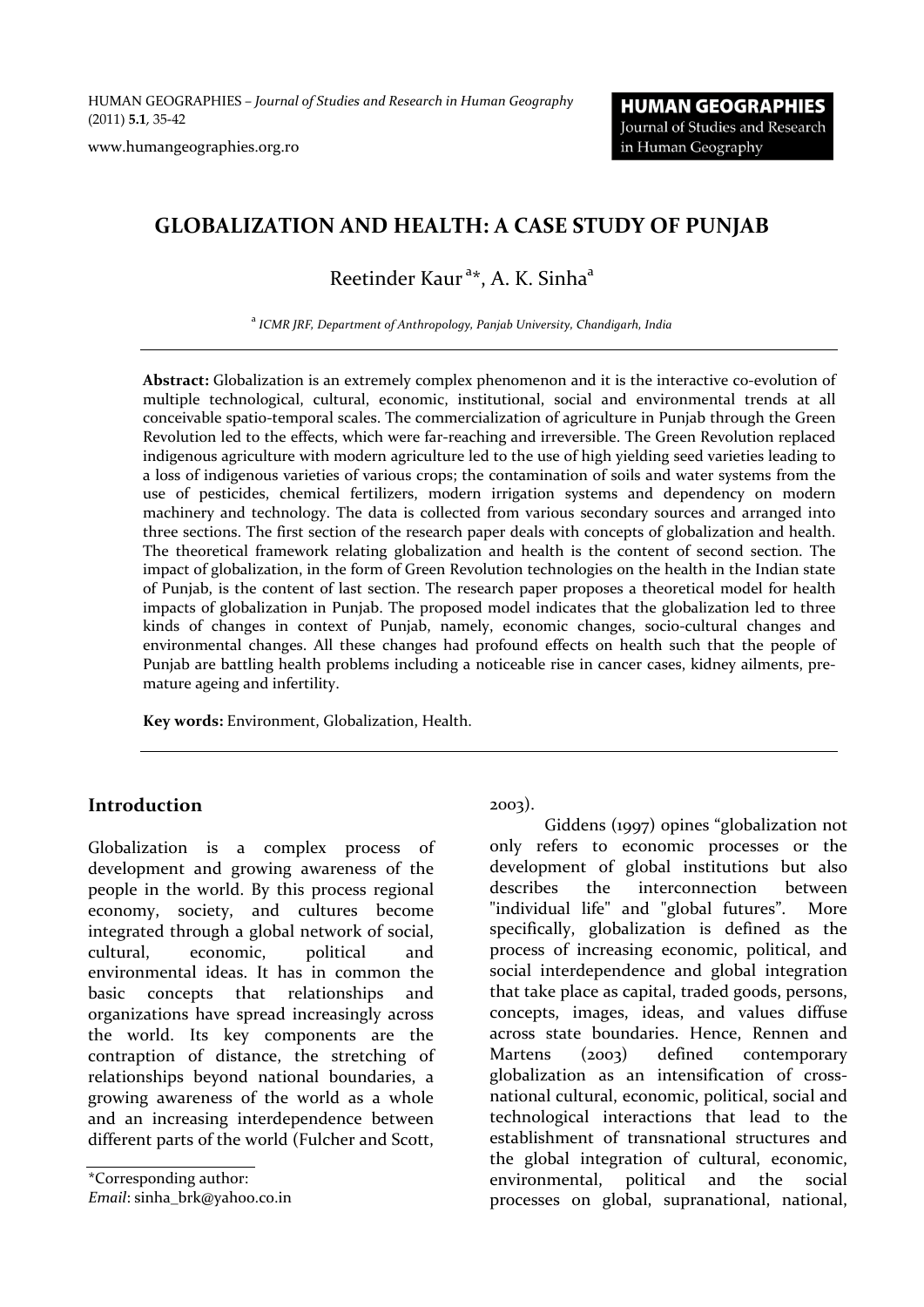regional, and local levels. The roots of globalization can be traced back to the industrial revolution and the laissez-faire economic policies of the 19th century (Yach, 1998). It is clear that globalization is something more than a purely economic phenomenon manifesting itself on a global scale. Among the visible manifestations of globalization are the greater international movement of goods and services, financial capital, information and people. In addition, there are technological developments, more transboundary cultural exchanges, facilitated by the freer trade of more differentiated products as well as by tourism and immigration, changes in the political landscape and ecological consequences**.**

Health is a broad concept which can embody a huge range of meanings, from the narrowly technical to the all-embracing or philosophical. The word health is derived from the old English word for heal which means 'whole', signalling that health concerns the whole person and his or her integrity, soundness or well-being. Health has two common meanings in everyday use, one negative and one positive. The negative definition of health is the absence of disease or illness. The positive definition of health is a state of well‐being, interpreted by the World Health Organization (WHO) in its Constitution as a state of complete physical, mental and social well-being, not merely the absence of disease or infirmity. In the context of medical anthropology, Landy (1977) defined a state of health as "the condition of an organizm that permits it to adapt to its environmental situation with relative minimal pain and discomfort, achieve at least some physical and psychic gratification and possess a reasonable probability of survival". While on the other hand, a state of disease according to Landy "is a condition of the organism that seriously obtrudes against these adaptive requirements and causes behavioural dysfunction. It can be concluded that the concept of health varies from situation to situation, individual to individual and community to community. Procter (2000) reviewed the prominent definitions of health found in the literature and classifies each definition into one of two frameworks or

approaches to health care provision. The definitions of health could be classified as selective definitions of health and universal definitions of health (Table 1).

| Table 1. Definitions of health |
|--------------------------------|
|--------------------------------|

| Selective<br>definitions of<br>health | Health as the absence of disease<br>Health as socio-psychological<br>adaptation or adjustment to<br>circumstances<br>Health as a functional capacity<br>to fulfill essential life functions. |  |
|---------------------------------------|----------------------------------------------------------------------------------------------------------------------------------------------------------------------------------------------|--|
| Universal<br>definitions of<br>health | Health as growth<br>Health as independence, the<br>exercise of autonomy and self-<br>determination<br>Health as well being                                                                   |  |
|                                       | Health as the realization of<br>potential<br>Health as empowerment<br>Health as wholeness                                                                                                    |  |

*Source*: Procter, 2000

## **Globalization and health: A conceptual and theoretical framework**

Globalization is a key challenge to public health, especially in developing countries, but the linkages between globalization and health are complex. While health is a complex outcome and the processes of globalization are far from straightforward. McMichael and Beaglehole (2000) explain that from a publichealth perspective, globalization appears to be a mixed blessing. On the one hand, accelerated economic growth and technological advances have enhanced health and life expectancy in many populations and various health care and public‐health programmes yield gains in population health. On the other hand, aspects of globalization jeopardise population health via the erosion of social and environmental conditions, the global division of labour, the exacerbation of the rich‐poor gap between and within countries, and the accelerating spread of consumerism.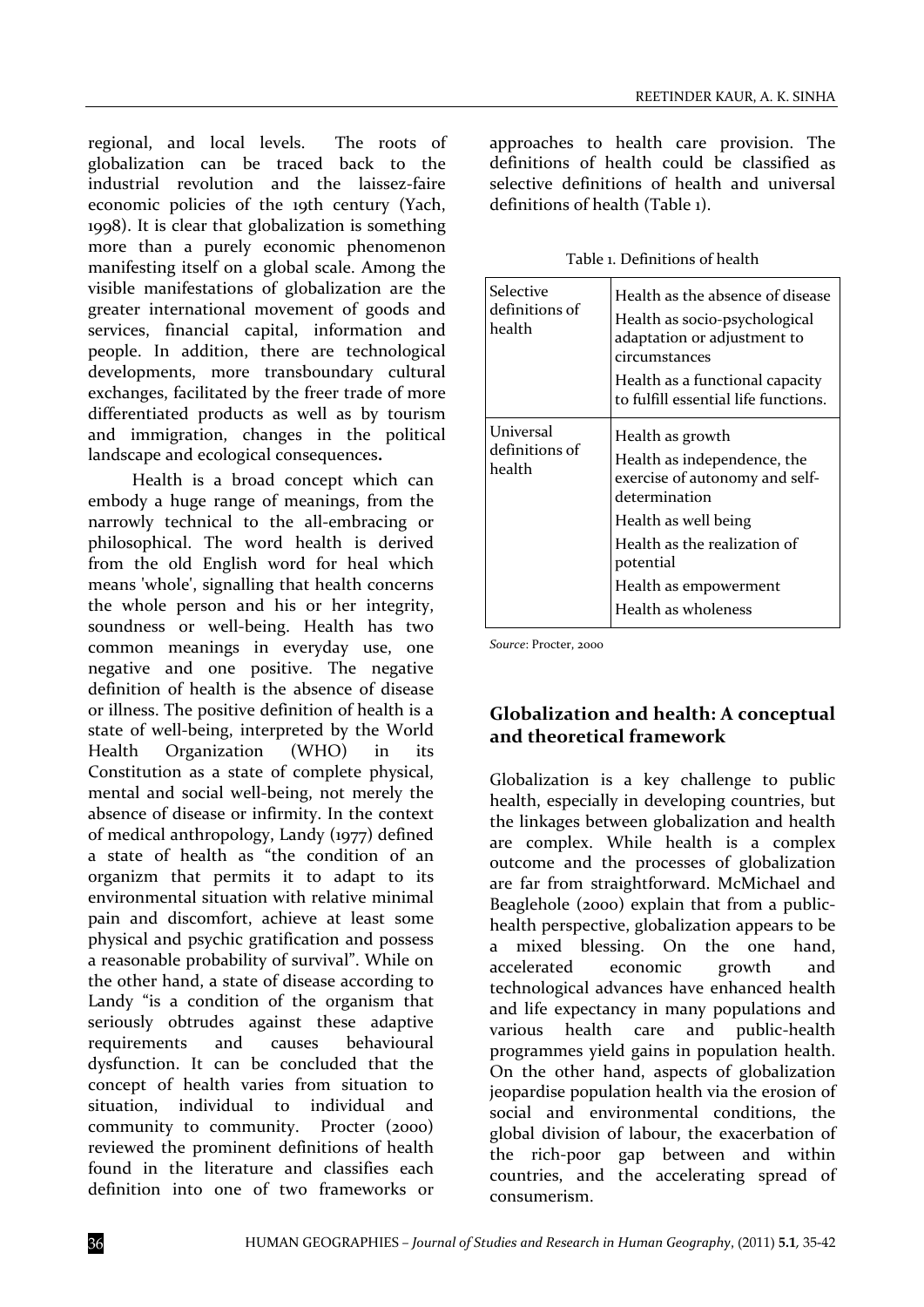Many scholars have tried to conceptualise the possible linkages between globalization and health. Woodward et al. (2001) proposes an explanatory model that focuses on five key linkages (three direct and two indirect) from globalization to health. Direct effects included impacts on health systems, health policies and exposure to certain kind of hazards such as infectious diseases and tobacco marketing; indirect effects were those operating through the national economy on the health sector and on population risks. The framework is based on three component circular processes of globalization: openness; cross‐border flows; and rules and institutions. However, their conceptualization mainly focused on the health effects of economic globalization. The model explains that increasing cross‐border trade flows stimulate the development of global rules and institutions, which promote the opening of economies, which increases the scale and scope of cross-border flows. Globalization is influenced by a large number of driving and constraining forces: technological developments, political influences, economic pressures, changing ideas, and increasing social and environmental concerns.

Labonte and Torgerson (2002) review different conceptualisations of the globalization‐health relationship, resulting in a diagrammatical synthesis that mainly focuses on governmental policy changes as well as economic determinants of health, but with the inclusion of an environmental pathway. Hence, many of these approaches primarily emphasize the economic and institutional side of globalization, defining globalization in a rather narrow way. The effects that are identified by Woodward et al. (2001) as most critical for health are mainly mediated by economic factors. Labonte and Togerson (2002) primarily throw light on the effects of economic globalization and international governance in their conceptual framework. Huynen et al. (2005) identified global governance structures, global markets, global communication and the diffusion of information, global mobility, cross-cultural interaction and global environment changes as important features of globalization (Table 2).

| Table 2. Features of globalization |  |  |
|------------------------------------|--|--|
|------------------------------------|--|--|

| New global<br>structures                                   | Globalization influences the<br>interdependence among<br>nations as well as the nation<br>state's sovereignty leading to<br>a need for new global<br>governance structures |
|------------------------------------------------------------|----------------------------------------------------------------------------------------------------------------------------------------------------------------------------|
| Global markets                                             | Globalization is characterised<br>by worldwide changes in<br>economic infrastructure and<br>the emergence of global<br>markets and a global trading<br>system              |
| Global<br>communication<br>and diffusion of<br>information | Globalization makes the<br>sharing of information and<br>exchange of experiences<br>around common problems<br>possible                                                     |
| Global mobility                                            | Global mobility is<br>characterised by a major<br>increase in extensity, intensity<br>and velocity of movement<br>and by a wide variety in<br>'types' of mobility          |
| Cross-cultural<br>interactions                             | Globalising cultural flows<br>result in interactions<br>between global and local<br>cultural elements                                                                      |
| Global<br>environmental<br>changes                         | Global environment threats<br>to ecosystems include global<br>climate change, loss of<br>biodiversity, global ozone<br>depletion and global decline<br>in natural areas    |

They concluded that these features operate at the contextual level of health determination and influence distal factors such as health‐related policies, economic development, trade, social interactions, knowledge and provision of ecosystem goods and services. In turn, these changes in distal factors affect the proximal health determinants and, consequently, health.

Labonte and Schrecker (2007) took a somewhat different approach in their framework for the Commission of Social Determinants of Health, conceptualizing how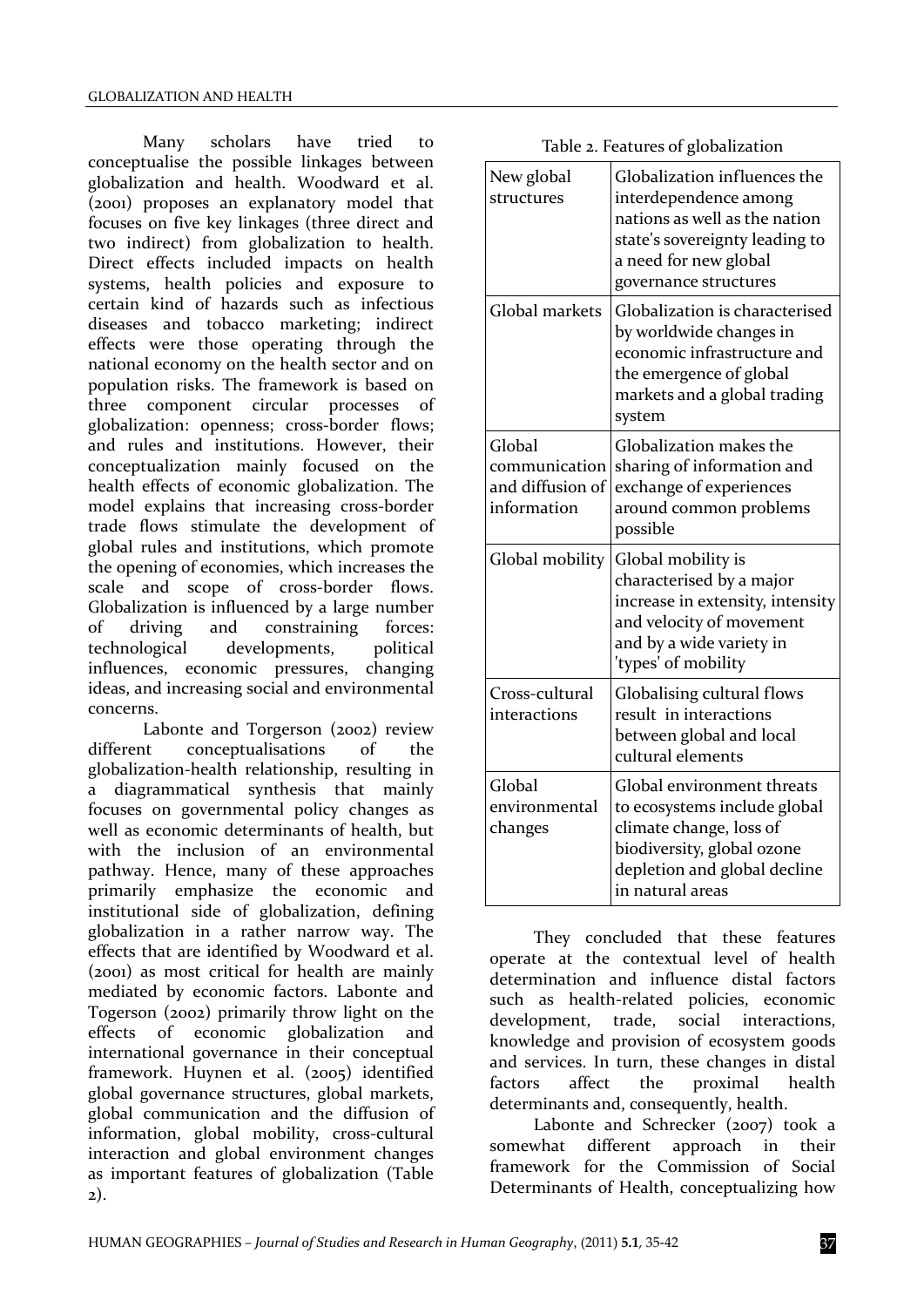globalization affects disparities in access to social determinants of health.

### **Globalization and health: A case study of Punjab (India)**

Punjab is a state situated in Northern India comprising of 1.57% of country's geographical area, contributes nearly 40% wheat and 60% rice to the central pool and is recognized as a classic example of fastest growing economy with agricultural basis (Punjab State Council for Science and Technology, 2005). One of the most significant developments in western development strategy in the post-war era was the commercialization of Third World agriculture through the Green Revolution. The Ford Rockfeller inspired and World Bank backed scheme led to the transformation of Third World societies with effects which were far reaching and irreversible. The relationships between globalization and health in context of Punjab are analysed in Figure 1.

The figure 1 depicts that globalization process in the form of Green Revolution introduced three kinds of changes including economic changes, socio‐cultural changes and environment changes. On the basis of above figure, it can be concluded that contextual determinants such as global markets, global communication, and diffusion of information, global mobility, cross‐cultural interaction and global environmental changes affect distal factors. The distal determinants have the potential to affect the proximal health determinants, and consequently, affect health.

**Economic changes:** During the mid‐ sixties, the Green Revolution transformed not only the state's agriculture and economy but also contributed significantly to make India self-reliant in food. In 1950s to 1960s, India

was importing food grains to feed its millions. Under drought conditions, during 1964‐65, India imported 13 million tons of food grains. This put a heavy strain on the foreign reserves of the country. Therefore, the country adopted the agricultural policies that promoted food grain production for the National Food Security. The Government of India, then, decided to explore the areas where production of food grains could be increased at the maximum rate that too at a minimum cost. As a result, 70 million rupees was spent on the development of agriculture in the states of Punjab, Andhra Pradesh, Tamil Nadu, Gujarat, etc., with the Punjab emerging as the forerunner. Green Revolution led to bringing more cultivated area under irrigation particularly by huge investments in major irrigation structures and consolidation of land holdings to make agriculture amenable for mechanisation. Thus, Punjab became the hub of agricultural activity and consequently, the economic development took place. To keep up with the economic development and to increase the yield of the crops, the use of pesticides and chemical fertilizers also increased which led to ill health effects.

The pesticide consumption in Punjab increased from 3300 Metric Tons (MT) in 1975 to 6900 MT in 2005. The comparison of patterns of pesticide consumption (in Metric Tons) of various states clearly indicates that the consumption of pesticides in Punjab increased almost twofold from 1975 to 2005 while in Andhra Pradesh it reduced significantly. Although in Uttar Pradesh, the consumption decreased in 1980, then increased significantly in 1995 and reduced again in 2005. The pesticide consumption at national level also declined but to some extent only (Table 3).

| Year | Puniab | Andhra Pradesh | Uttar Pradesh | India  |
|------|--------|----------------|---------------|--------|
| 1975 | 3,300  | 10,000         | 6,400         | 44,733 |
| 1980 | 4,800  | 11,200         | 4,670         | 65,749 |
| 1995 | 7,300  | 9,343          | 7,970         | 61,357 |
| 2005 | 6,900  | 2,133          | 6,855         | 40,672 |

Table 3. Comparison of patterns of pesticides consumption (in Metric Tons) of three states

*Source*: www.punenvis.com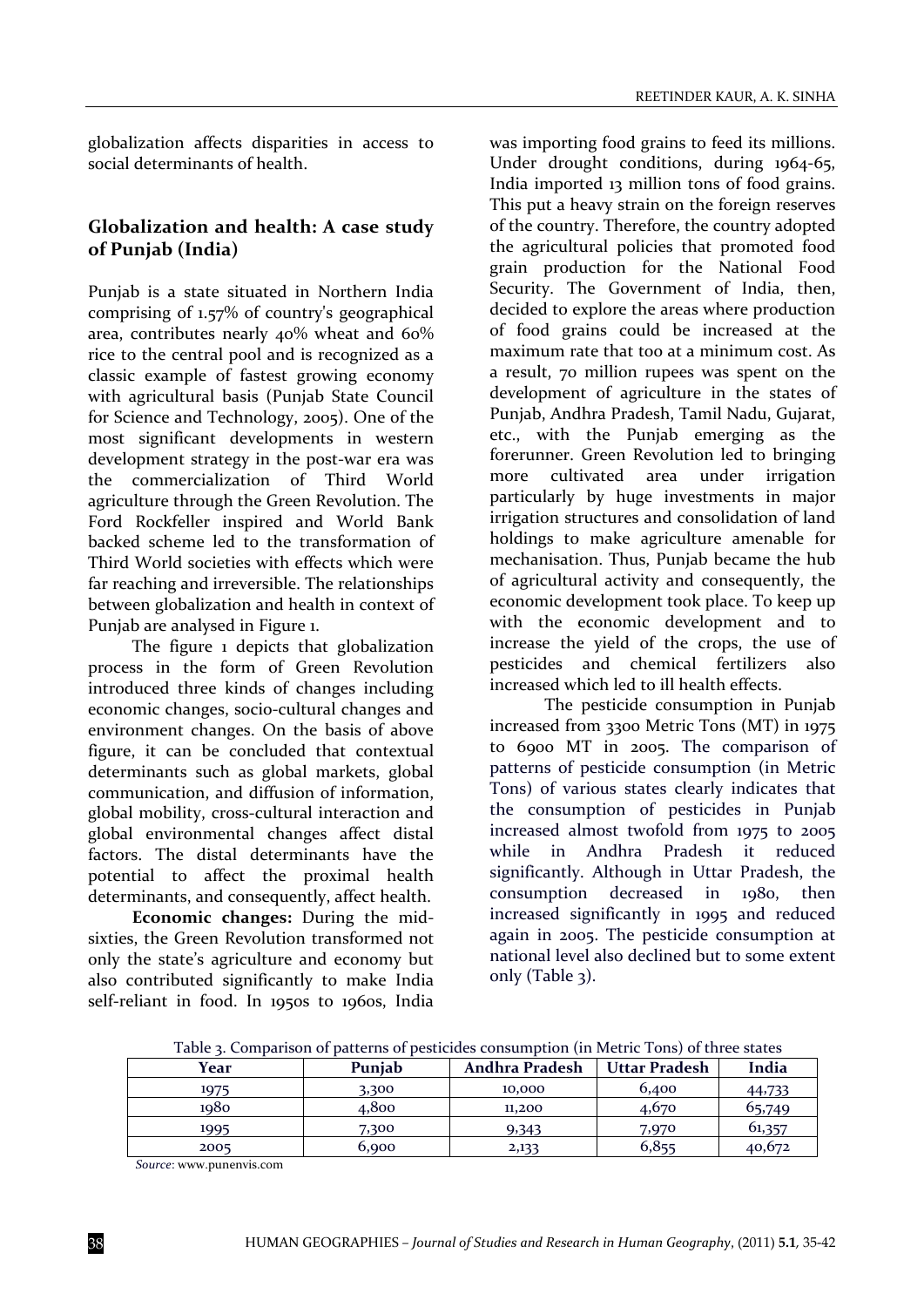



Figure 1. The link between health and globalization process

Fertilizers are an important component of agricultural technology. Since, the introduction of high yielding varieties, the consumption of chemical fertilizers has been increasing steadily. It has increased more than 8 times in the past 35 years from 213 Nutrient thousand tons in 1970‐71 to 1694 Nutrient thousand tons in 2005‐06 (Punjab State Council for Science and Technology, 2007).

**Socio‐cultural changes:** Green Revolution led to the diffusion of information regarding modern technology of cultivation which further led to the stimulation of agriculture production primarily by replacing traditional varieties of crops by High Yield Varieties, increasing the use of fertilizers and plant protection chemicals and changes in the cropping patterns. Punjab State Council for Science and Technology (2005) reported that prior to Green Revolution there were 41 indigenous varieties of wheat, 37 varieties of rice, 4 varieties of maize, 3 varieties of millets, 16 varieties of sugarcane, 19 varieties of pulses, 10 varieties of cotton and 9 varieties of oil seeds but after Green Revolution most of these traditional varieties are lost and the cropping pattern have changed from multiple cropping

to mono cropping pattern consisting of wheat‐ paddy cycle. Green Revolution led to increase in area under cultivation of wheat and rice. On the other hand, the area under other cereals, legumes and oilseeds decreased. Brar (1998) further opined that the homogeneity was introduced in the crop cover with wheatpaddy rotation replacing the traditional subsistence oriented, ecology adjusted diversified cropping patterns. Such a homogenization of the crop cover also increased the incidence of pests and led to decreased fertility of soil. Thus, the use of pesticides and chemical fertilizers became unavoidable which led to health‐related problems. Punjab State Council for Science and Technology (2005) mentioned that the area under wheat has increased by three times, area under rice has increased by eleven times from 1960-1961 to 2000-2001. The area under maize, on the other hand, has almost halved (from 1971 to 2001) and area under millets has decreased by twenty times (from 123 sq Km to 60 sq Km). Similarly the area under barley has come down to less than 5 sq Km from 60 sq Km in 1960‐1961.In the 1960‐ 1961, pulses occupied 19 per cent of state's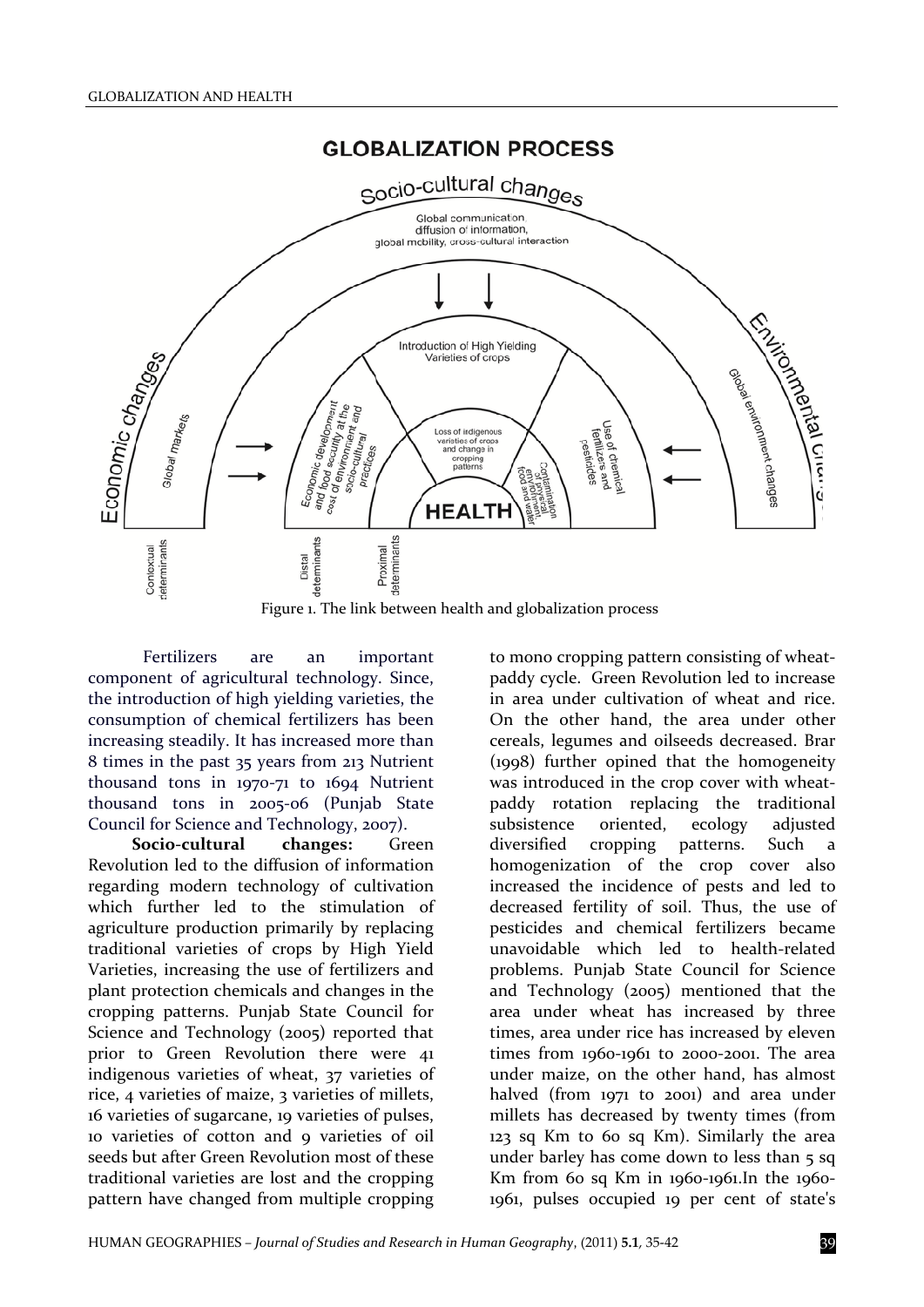total cropped area but in 1999‐2000, this dropped to 0.78 per cent. Whereas traditionally the farmers grew a large number of varieties as per local suitability but emphasis now is only on a few high yielding varieties. Since the advent of Green Revolution in the state, 38 hybrid varieties of wheat, 17 varieties of rice, 37 varieties of pulses, 10 varieties of sugarcane, 18 varieties of maize, 9 varieties of millets, 27 varieties of oilseeds, 5 varieties of barley and 14 varieties of cotton have been introduced. This clearly led to changes in cropping patterns in Punjab.

**Environmental changes:** The advent of Green Revolution with its major components of consolidation of land holdings, land reforms, high yielding seed varieties, irrigation, use of chemical fertilizers and pesticides, agricultural credit, rural electrification and farm mechanization heralded a new era in history of Indian agriculture (Chopra, 1985). Whereas the initial increase in production was mainly due to increase in the area under cultivation but a spectacular rise of 18.36 million tons in food grain production from 1971 to 2005 could be largely attributed to intensive use of inputs like fertilizers, pesticides, insecticides, herbicides, etc. (Punjab State Council for Science and Technology, 2007). The large scale use of pesticides to control pests resulted in the development of pesticides resistance in various pests and insects which in turn led to the resurgence of insect pests and decline in population of the natural enemies of pests. In order to minimise the crop loss, farmers aggressively adopted self‐defeating practices such as increasing either dosage or frequency of pesticides application, regardless of its effects on environment, health and socioeconomic conditions of the community (Shetty, 2004). However, the assumption of nature as a source of scarcity, and technology as a source of abundance lead to the creation of technologies which created new scarcities in nature through ecological destruction. The reduction in availability of fertile land and genetic diversity of crops as a result of the Green Revolution practices indicated that at the ecological level, the Green Revolution produced scarcity and not abundance (Shiva, 1991). Further, the damaged ecology of Punjab

increased the cost of agriculture by increasing the expenditure on irrigation, fertilizers, land reclamation and pesticides. Apart from this, the depleting water table adversely affected soil properties which further added to the damage of the Punjab's ecology.

There are studies which link environmental degradation with various diseases in Punjab. Halder (2009) found the premature greying of hair in children as early as ten years old, ageing and predisposition to cancer in Jajjal village of Bathinda district of Punjab. Another study by Thakur et al. (2008) found the prevalence of various pesticides above the permissible limits in tap water and vegetable samples in Talwandi Sabo area in Bathinda district of Punjab. The Age Adjusted Prevalence Rate of confirmed cancer cases was found to be 125 in the same region which is higher than the national average of 70. Tirado (2009) found the nitrate levels as high as 601.6 mg/l in village Doda of district Muktsar as against the prescribed level of 50 mg/l for safe drinking by World Health Organization. The study linked the higher incidence of blue‐baby syndrome and cancer to the higher levels of nitrate in the district. Agnihotri (2010) linked the rising instances of abortion, early menarche, foetal abnormalities especially neural tube defects and early ageing to the higher pesticides levels in Punjab.

### **Discussion**

The present research paper focuses on how globalization and health are related and how the globalization affects the health with special reference to Indian state of Punjab. It also proposes a theoretical model for health impacts of globalization in case of Punjab. The proposed model indicates that the globalization led to three kinds of changes in context of Punjab, namely, economic changes, socio-cultural changes and environment changes. All these changes have profound effects on health such that the people of Punjab are battling health problems including a noticeable rise in cancer cases, reproductive health problems, mental retardation and kidney ailments. It is to be noticed that all the three processes, namely economic changes,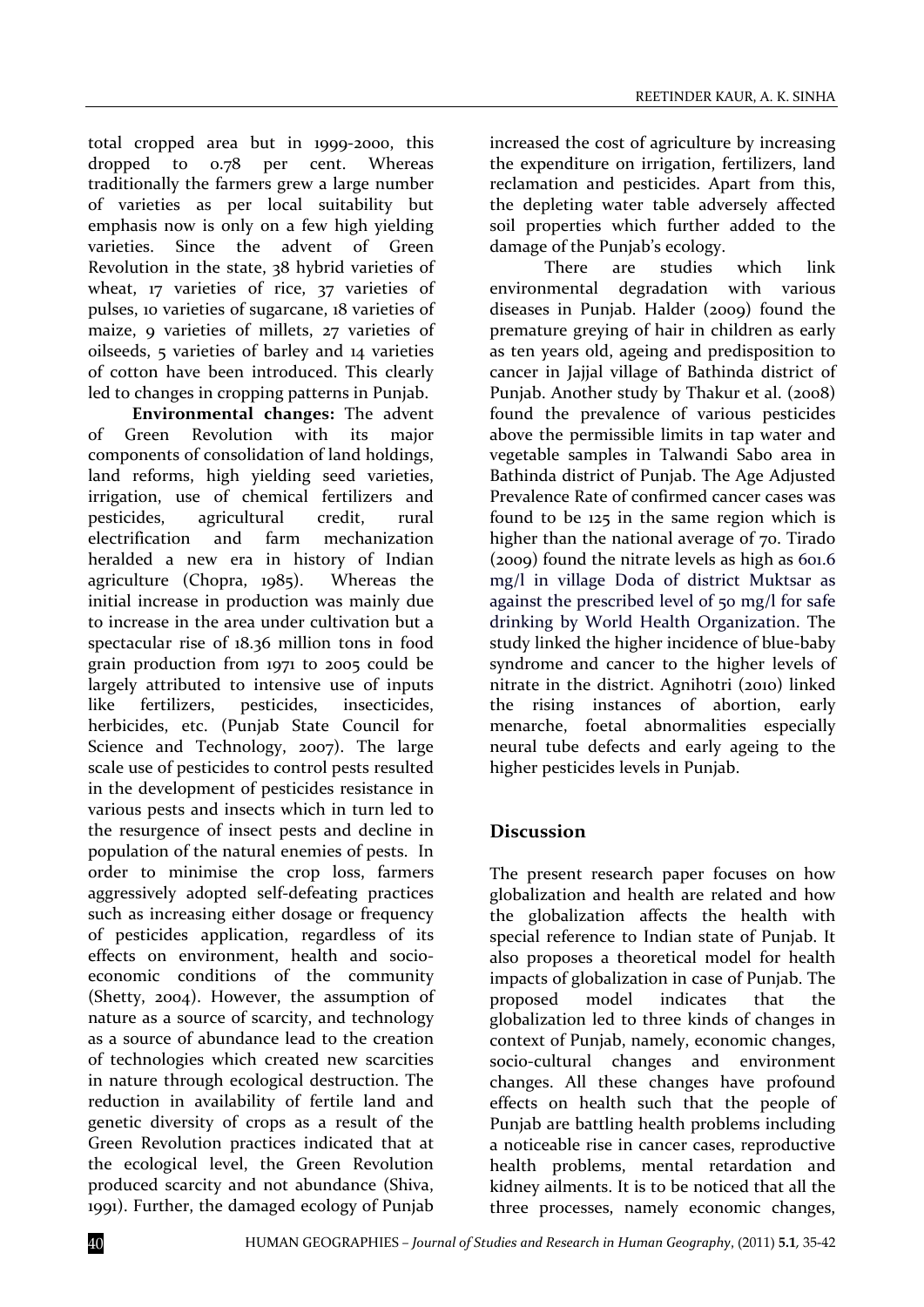socio-cultural changes and environmental changes are related to each other such that one triggers the other aspects to change. Economic development formed the basis for socio‐cultural change and environmental change as a result of focus on increasing product for economic gains. Socio‐cultural change as a result of Green Revolution led to economic development but at the cost of environment. Environmental change is stimulated both by economic change as well as socio‐cultural change.

Anthropology, as a discipline, critically examines the processes of development and questions the sustainability of the development. One of the major contributions of anthropology in the study of globalization and development processes is to distinguish between "the local" and "the global" and how the global forces affect "the local". In the case of Punjab, the traditional agricultural systems used their excellent knowledge to create a balance between the natural resources such that the cropping systems include a symbiotic relationship between the soil, water, farm animals and plants. This system was based on strengthening the ecological base of agriculture and the self‐reliance of the peasantry but the Green Revolution was based not on cooperation with the nature but on its conquest. The Green Revolution was based not on intensification of nature's processes but on the intensification of credit and purchased inputs like chemical fertilizers and pesticides, not on self reliance but dependency, not on biodiversity but on uniformity.

Thus, the development in terms of globalization forces us to think about the right of future generations to healthy environment and a healthy life.

### **Bibliography**

- Agnihotri, A 2010, Pesticide use takes toll on people's reproductive health, *The Asian Age* (online edition), viewed 30 May 2010, http://navdeepasija.blogspot.com/2010/07/pesti cide‐use‐takes‐toll‐on‐peoples.html.
- Brar, KK 1998, *Green revolution: Ecological implications,* Eastern Book Cooperation, New Delhi.
- Chopra, RN 1985, *Green revolution in India,* Intellectual Publishing House, New Delhi.
- Conway, G 1997, *The doubly Green Revolution: Food for all in the 21st century,* Cornell University Press, Ithaca.
- Fulcher, J & Scott, J 2003, *Sociology,* Oxford University Press, New York
- Giddens, A 1997, 'Anthony Giddens on globalization', *UNRISD News* 15: 4‐5.
- Halder, A 2009, 'Premature greying of hairs, premature ageing and predisposition to cancer in Jajjal, Punjab: A preliminary observation', *Journal of Clinical and Diagnostic Research* 1 (6): 577‐580.
- Huynen, MM, Martens, P & Hilderink, HBM 2005, 'The health impacts of globalization: A conceptual framework', *Globalization and Health* 1: 1‐14.
- Labonte, R, & Schrecker, T 2007, **'**Globalization and social determinants of health: Introduction and methodological background'**,** *Globalization and Health* **3:** 5.
- Labonte, R & Torgerson, R 2002, *Frameworks for analyzing the links between globalization and health,* World Health Organization, Geneva.
- Landy, D 1977, *Culture, disease, and healing,*Collier Macmillan Publishers, London.
- McMichael, AJ & Beaglehole, R 2000, 'The changing global context of public health', *The Lancet* 356: 495‐499.
- Procter, S 2000, *Caring for health,* Macmillan Press, London.
- Punjab State Council for Science and Technology 2005, *State of Environment Punjab*, *2005*, Chandigarh: Punjab State Council for Science and Technology.
- Punjab State Council for Science and Technology 2007, *State of Environment Punjab*, *2007,* Chandigarh: Punjab State Council for Science and Technology.
- Rennen, W & Martens, P 2003, 'The globalisation timeline', *Integrated Assessment* 4: 137‐144.
- Roul, C 2001, *Bitter to better harvest*, Northern Book Centre, New Delhi.

Shetty, PK 2004, 'Socio‐ecological implications of pesticide use in India', *Economic and Political Weekly,* 39 (49): 5261‐5267.

- Shiva, V 1991, *The Violence of the Green Revolution,* Zed Books, New York
- Thakur, JS, Rao, BT, Rajwanshi, A, Parwana, HK, & Kumar, R 2008, 'Epidemiological study of high cancer among rural agricultural community of Punjab in Northern India', *International Journal of Environmental Research and Public Health* 5: 399‐407.
- Tirado, R 2009, *Chemical fertilisers in our water,* Greenpeace Society, India.